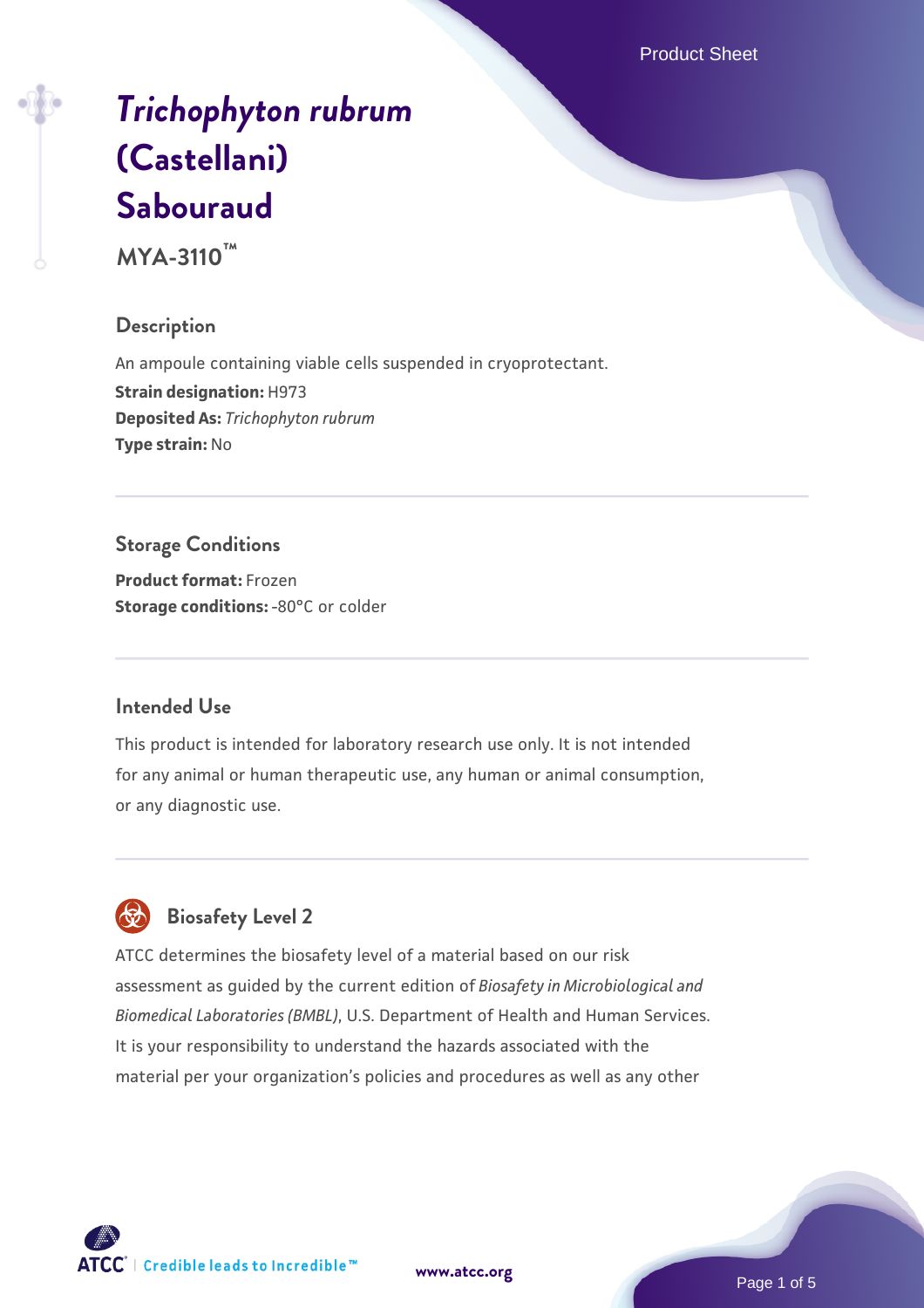### **[Trichophyton rubrum](https://www.atcc.org/products/mya-3110) [\(Castellani\) Sabouraud](https://www.atcc.org/products/mya-3110)** Product Sheet **MYA-3110**

applicable regulations as enforced by your local or national agencies.

ATCC highly recommends that appropriate personal protective equipment is always used when handling vials. For cultures that require storage in liquid nitrogen, it is important to note that some vials may leak when submersed in liquid nitrogen and will slowly fill with liquid nitrogen. Upon thawing, the conversion of the liquid nitrogen back to its gas phase may result in the vial exploding or blowing off its cap with dangerous force creating flying debris. Unless necessary, ATCC recommends that these cultures be stored in the vapor phase of liquid nitrogen rather than submersed in liquid nitrogen.

### **Certificate of Analysis**

For batch-specific test results, refer to the applicable certificate of analysis that can be found at www.atcc.org.

### **Growth Conditions**

**Medium:**  [ATCC Medium 28: Emmons' modification of Sabouraud's agar/broth](https://www.atcc.org/-/media/product-assets/documents/microbial-media-formulations/2/8/atcc-medium-28.pdf?rev=0da0c58cc2a343eeae735016b70809bb) **Temperature:** 25°C

#### **Handling Procedures**

**Frozen ampoules** packed in dry ice should either be thawed immediately or stored in liquid nitrogen. If liquid nitrogen storage facilities are not available, frozen ampoules may be stored at or below -70°C for approximately one week. **Do not under any circumstance store frozen ampoules at refrigerator**

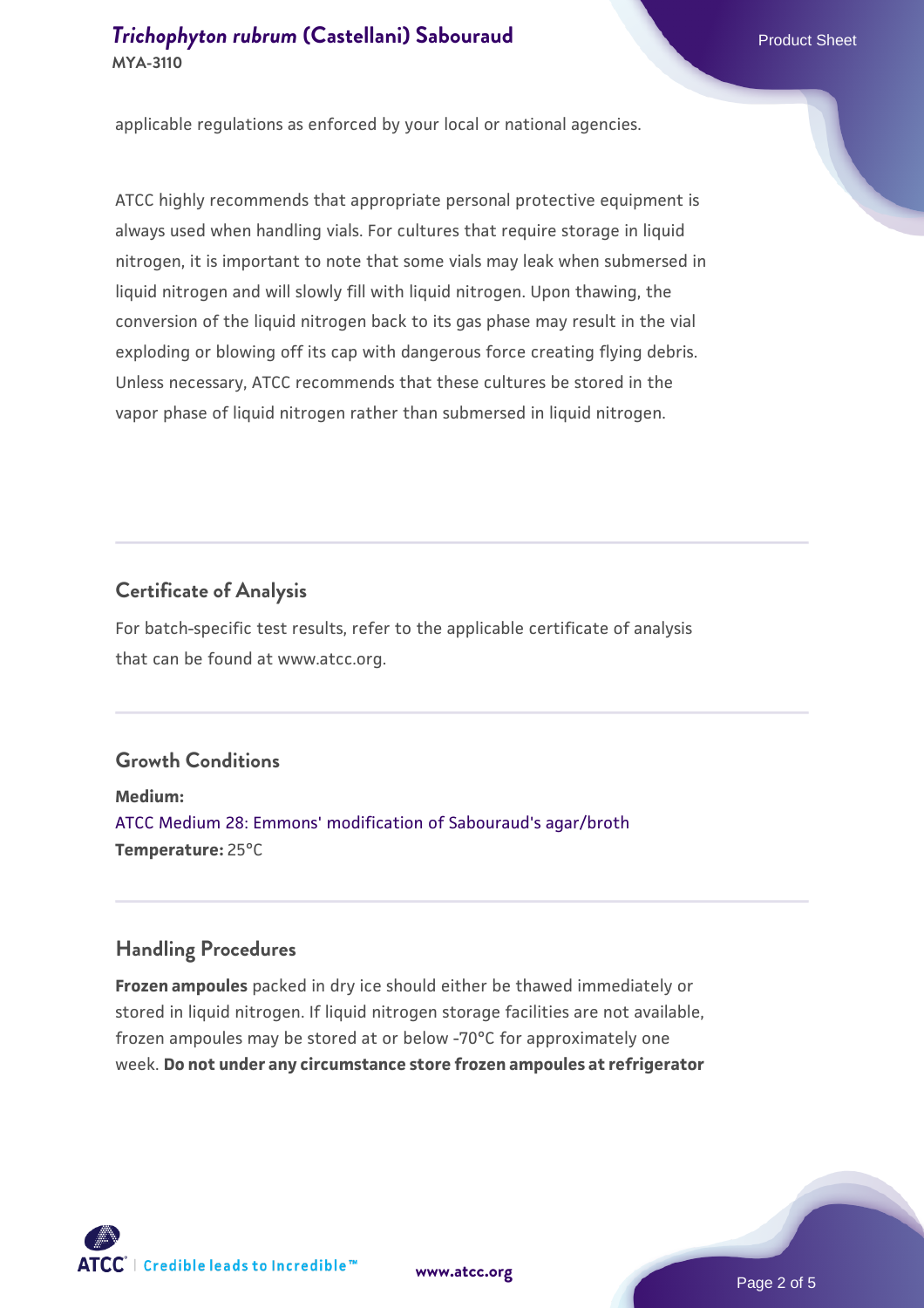# **[Trichophyton rubrum](https://www.atcc.org/products/mya-3110) [\(Castellani\) Sabouraud](https://www.atcc.org/products/mya-3110)** Product Sheet

**MYA-3110**

**freezer temperatures (generally -20°C)**. Storage of frozen material at this temperature will result in the death of the culture.

- 1. To thaw a frozen ampoule, place in a **25°C to 30°C** water bath, until just thawed **(approximately 5 minutes)**. Immerse the ampoule just sufficient to cover the frozen material. Do not agitate the ampoule.
- 2. Immediately after thawing, wipe down ampoule with 70% ethanol and aseptically transfer at least 50 µL (or 2-3 agar cubes) of the content onto a plate or broth with medium recommended.
- 3. Incubate the inoculum/strain at the temperature and conditions recommended.
- 4. Inspect for growth of the inoculum/strain regularly for up to 4 weeks. The time necessary for significant growth will vary from strain to strain.

### **Material Citation**

If use of this material results in a scientific publication, please cite the material in the following manner: *Trichophyton rubrum* (Castellani) Sabouraud (ATCC MYA-3110)

### **References**

References and other information relating to this material are available at www.atcc.org.

### **Warranty**

The product is provided 'AS IS' and the viability of ATCC<sup>®</sup> products is warranted for 30 days from the date of shipment, provided that the customer has stored and handled the product according to the information included on the product information sheet, website, and Certificate of Analysis. For living cultures, ATCC lists the media formulation and reagents that have been found to be effective for the product. While other

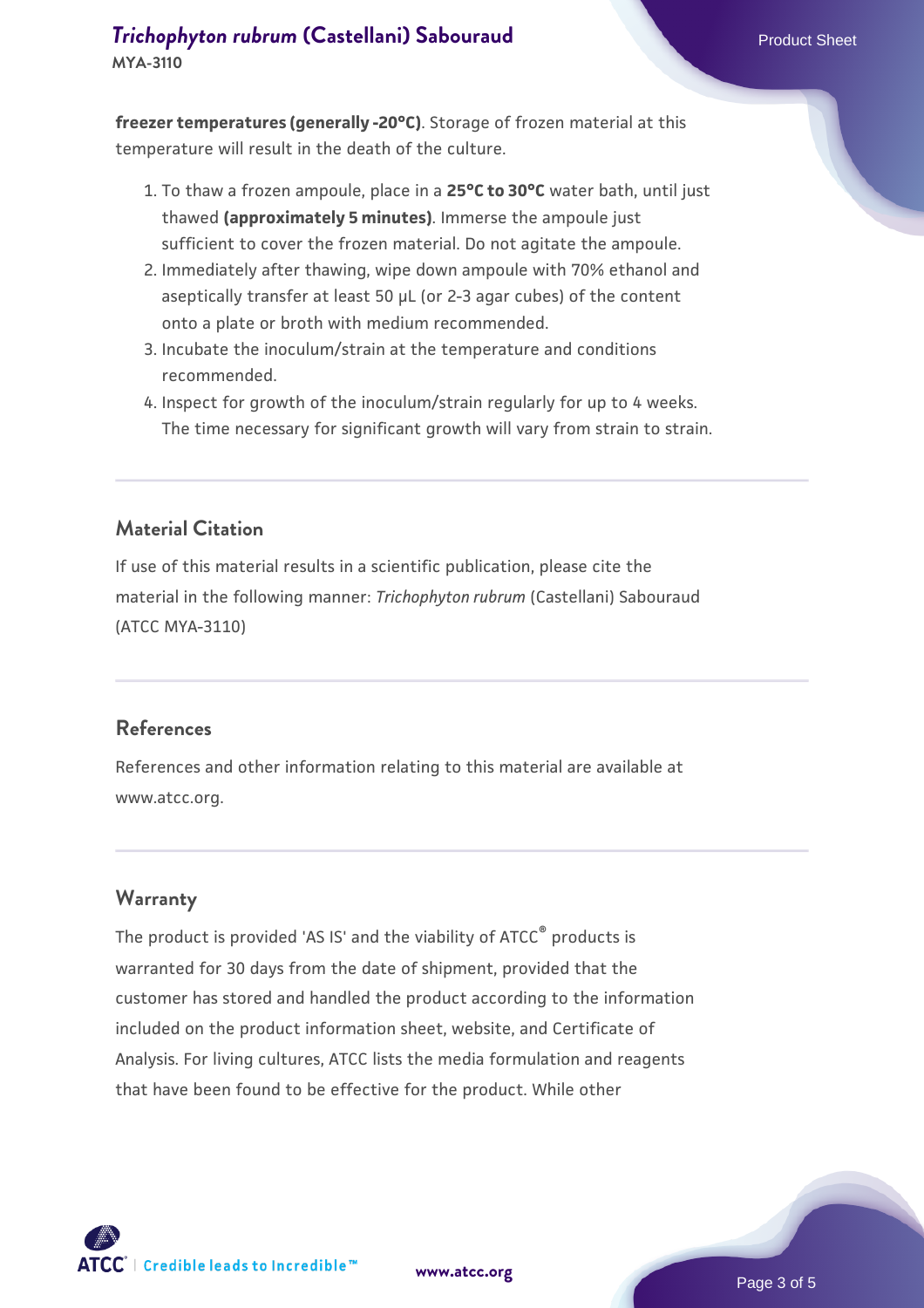unspecified media and reagents may also produce satisfactory results, a change in the ATCC and/or depositor-recommended protocols may affect the recovery, growth, and/or function of the product. If an alternative medium formulation or reagent is used, the ATCC warranty for viability is no longer valid. Except as expressly set forth herein, no other warranties of any kind are provided, express or implied, including, but not limited to, any implied warranties of merchantability, fitness for a particular purpose, manufacture according to cGMP standards, typicality, safety, accuracy, and/or noninfringement.

### **Disclaimers**

This product is intended for laboratory research use only. It is not intended for any animal or human therapeutic use, any human or animal consumption, or any diagnostic use. Any proposed commercial use is prohibited without a license from ATCC.

While ATCC uses reasonable efforts to include accurate and up-to-date information on this product sheet, ATCC makes no warranties or representations as to its accuracy. Citations from scientific literature and patents are provided for informational purposes only. ATCC does not warrant that such information has been confirmed to be accurate or complete and the customer bears the sole responsibility of confirming the accuracy and completeness of any such information.

This product is sent on the condition that the customer is responsible for and assumes all risk and responsibility in connection with the receipt, handling, storage, disposal, and use of the ATCC product including without limitation taking all appropriate safety and handling precautions to minimize health or environmental risk. As a condition of receiving the material, the customer agrees that any activity undertaken with the ATCC product and any progeny or modifications will be conducted in compliance with all applicable laws, regulations, and guidelines. This product is provided 'AS IS' with no representations or warranties whatsoever except as expressly set forth herein and in no event shall ATCC, its parents, subsidiaries, directors, officers,